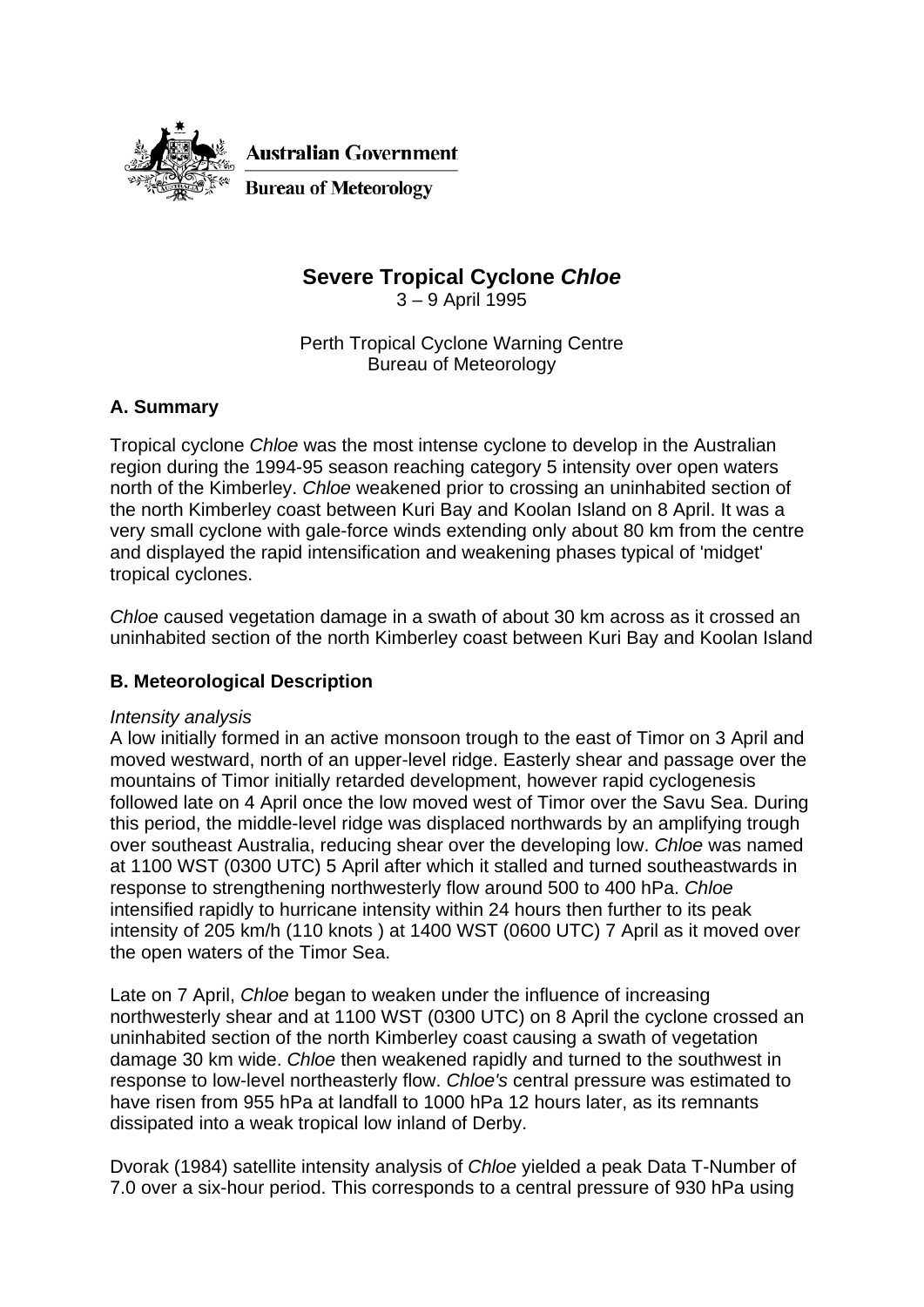the empirical pressure-wind relationship derived by Love and Murphy (1985) for small cyclones over the Australian Northern Region, whereas the standard Atkinson and Holliday (1977) pressure-wind relationship would yield a central pressure around 900 hPa for this system. For a given intensity, central pressure estimates vary with cyclone size and environmental pressure, hence the estimated maximum wind (mean or gust) is generally a better measure of intensity than central pressure.

#### *Motion and Structure*

In the early stages *Chloe* was located to the north of the ridge at all levels. The ridge pattern was fairly zonal at first but later on 4 April two major troughs came into play, one associated with a cut-off low in the east Indian Ocean and the other due to an amplifying system over southeast Australia. This had the effect of pushing the midlevel ridge north thus *Chloe* moved southwards around the shoulder of the ridge. During this period a second tropical low was moving west southwest across the Bonaparte Gulf and this made determining the synoptic flow affecting *Chloe* difficult. Northeasterly steering developed on 5-6 April *Chloe*'s and then on the evening of 7 April, *Chloe* moved into increasing shear and weakened. On the morning of 8 April *Chloe* began to move south and then south southwest following the 700-850 hPa steering flow, with the upper remnant of *Chloe* moving off in the northwesterlies.

## **C. Impact**

.

*Chloe* caused vegetation damage in a swath of about 30 km across as it crossed an uninhabited section of the north Kimberley coast between Kuri Bay and Koolan Island

#### **D. Observations**

There were no reports of significant rainfall associated with TC *Chloe*.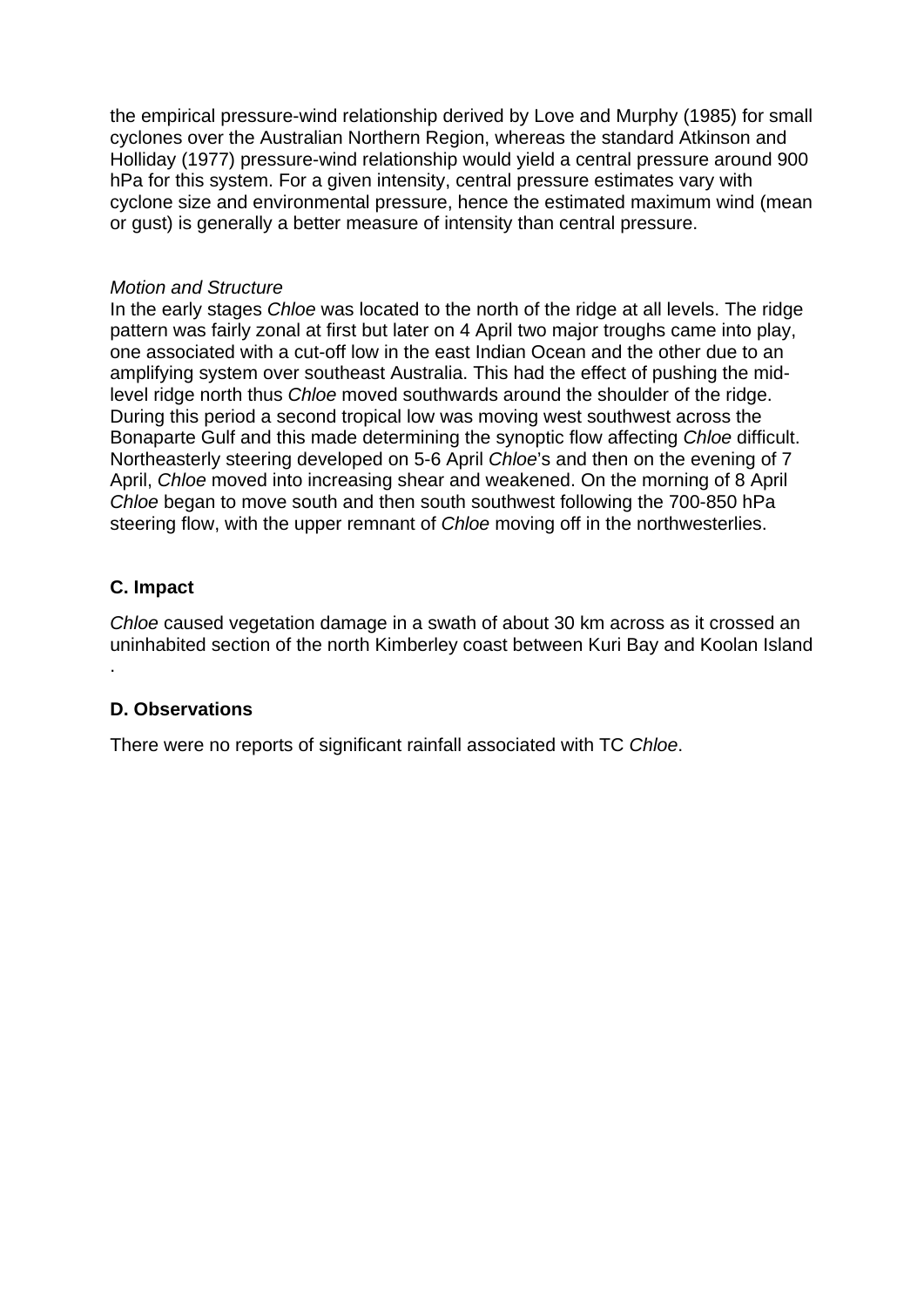| Table 1. Best track summary for Chloe 3 – 8 April 1995                                        |  |
|-----------------------------------------------------------------------------------------------|--|
| Note: Add 8 hours to convert to WST. Refer to best track database for complete track details. |  |

|      |       |                | Hour  | Position<br>Latitude | Position<br>Longitude | Max<br>wind<br>10 <sub>min</sub> | Central<br>Pressure | Rad. of<br>Gales |
|------|-------|----------------|-------|----------------------|-----------------------|----------------------------------|---------------------|------------------|
| Year | Month | Day            | (UTC) | S                    | E                     | knots                            | hPa                 | nm               |
| 1995 | 04    | 3              | 0000  | 9.1                  | 128.1                 | 20                               | 1005                |                  |
| 1995 | 04    | 3              | 1200  | 9.2                  | 126.1                 | 20                               | 1005                |                  |
| 1995 | 04    | 4              | 0000  | 9.5                  | 123.7                 | 20                               | 1005                |                  |
| 1995 | 04    | 4              | 0600  | 9.7                  | 123.3                 | 20                               | 1005                |                  |
| 1995 | 04    | 4              | 1200  | 9.9                  | 122.9                 | 25                               | 1000                |                  |
| 1995 | 04    | 4              | 1800  | 10.1                 | 122.4                 | 25                               | 1000                |                  |
| 1995 | 04    | 5              | 0000  | 10.2                 | 122.0                 | 35                               | 995                 |                  |
| 1995 | 04    | 5              | 0300  | 10.3                 | 121.6                 | 40                               | 990                 |                  |
| 1995 | 04    | 5              | 0600  | 10.4                 | 121.2                 | 45                               | 985                 | 45               |
| 1995 | 04    | 5              | 0900  | 10.5                 | 120.9                 | 55                               | 980                 | 45               |
| 1995 | 04    | 5              | 1200  | 10.6                 | 120.9                 | 60                               | 975                 | 45               |
| 1995 | 04    | 5              | 1500  | 10.9                 | 121.1                 | 65                               | 970                 | 45               |
| 1995 | 04    | 5              | 1800  | 11.1                 | 121.3                 | 70                               | 965                 | 45               |
| 1995 | 04    | 5              | 2100  | 11.4                 | 121.5                 | 75                               | 960                 | 45               |
| 1995 | 04    | 6              | 0000  | 11.6                 | 121.7                 | 80                               | 955                 | 45               |
| 1995 | 04    | 6              | 0300  | 11.9                 | 121.8                 | 80                               | 955                 | 45               |
| 1995 | 04    | 6              | 0600  | 12.2                 | 121.9                 | 80                               | 955                 | 45               |
| 1995 | 04    | 6              | 0900  | 12.5                 | 122.1                 | 80                               | 955                 | 45               |
| 1995 | 04    | 6              | 1200  | 12.9                 | 122.3                 | 80                               | 955                 | 45               |
| 1995 | 04    | 6              | 1500  | 13.3                 | 122.4                 | 90                               | 945                 | 45               |
| 1995 | 04    | 6              | 1800  | 13.5                 | 122.7                 | 95                               | 935                 | 45               |
| 1995 | 04    | 6              | 2100  | 13.8                 | 123.0                 | 105                              | 925                 | 45               |
| 1995 | 04    | 7              | 0000  | 14.1                 | 123.2                 | 105                              | 920                 | 45               |
| 1995 | 04    | $\overline{7}$ | 0300  | 14.4                 | 123.3                 | 105                              | 920                 | 45               |
| 1995 | 04    | 7              | 0600  | 14.6                 | 123.3                 | $105*$                           | 920                 | 45               |
| 1995 | 04    | 7              | 0900  | 14.8                 | 123.4                 | 105                              | 920                 | 45               |
| 1995 | 04    | 7              | 1200  | 15.0                 | 123.6                 | 105                              | 925                 | 45               |
| 1995 | 04    | 7              | 1500  | 15.2                 | 123.8                 | 100                              | 930                 | 45               |
| 1995 | 04    | $\overline{7}$ | 1800  | 15.5                 | 123.8                 | 95                               | 935                 | 45               |
| 1995 | 04    | $\overline{7}$ | 2100  | 15.7                 | 124.0                 | 95                               | 940                 | 45               |
| 1995 | 04    | 8              | 0000  | 16.0                 | 124.1                 | 90                               | 945                 | 45               |
| 1995 | 04    | 8              | 0300  | 16.3                 | 124.2                 | 80                               | 955                 | 30               |
| 1995 | 04    | 8              | 0600  | 16.6                 | 124.2                 | 70                               | 965                 | 25               |
| 1995 | 04    | 8              | 0900  | 16.9                 | 124.1                 | 55                               | 980                 | 20               |
| 1995 | 04    | 8              | 1200  | 17.1                 | 124.0                 | 40                               | 990                 | 15               |
| 1995 | 04    | 8              | 1500  | 17.3                 | 123.8                 | 25                               | 1000                |                  |
| 1995 | 04    | 8              | 1800  | 17.6                 | 123.6                 | 25                               | 1000                |                  |

\* The database lists 105 knots as the maximum wind, however as suggested in the text, the maximum wind is likely to be 110 knots (category 5 intensity)